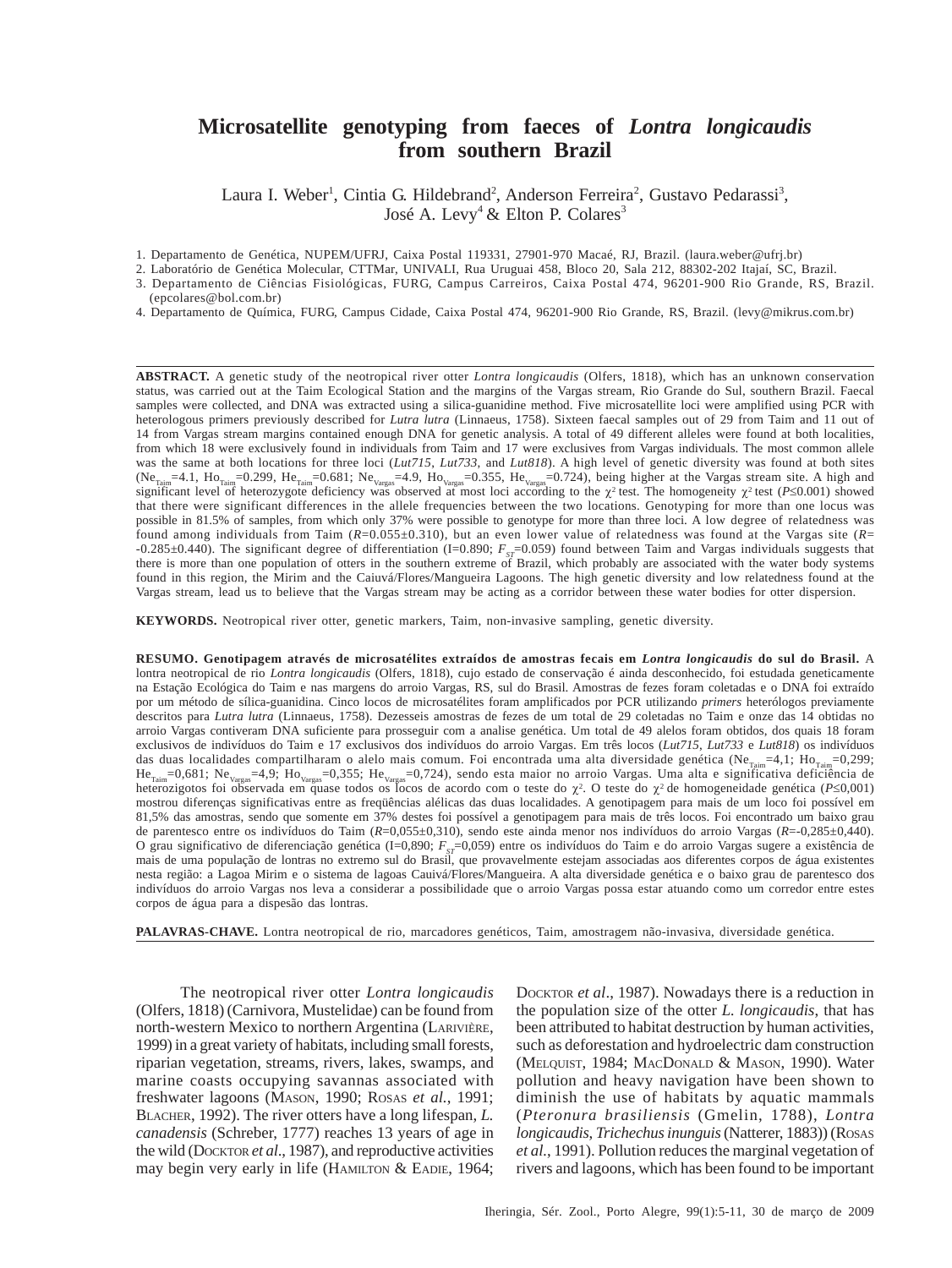for the permanent residence of other related mustelids (BAS *et al*., 1984). Furthermore, direct hunting activities for the fur trade diminished the otter population considerably since the middle of the last century (ROSAS *et al*., 1991; LARIVIÉRE, 1999). Therefore, the species has been considered vulnerable (CHEHÉBAR, 1990), and since 1975, it has been in Appendix I of the list of endangered species prepared by the Convention on International Trade in Endangered Species of Wild Fauna and Flora (CITES) (CITES, 1977; UNEP-WCMC, 2003). In 1983, the Brazilian government included this species on the list of Brazilian threatened species through IBAMA (MMA, 1999). Nonetheless, it was removed from the national IBAMA list of endangered species in May 2003 (MMA, 2003), and its conservation status remains "Data deficient" (IUCN, 2007) due to the absence of population genetic studies, which would allow analysis of the degree of conservation and genetic risk of the species.

*Lontra longicaudis* runs away from humans, and therefore it cannot be directly observed. Consequently, individuals are mainly detected by indirect evidence, such as the characteristic burrows where they live, footprints, and spraints (BLACHER, 1992). Faeces have been used as a non-invasive means of collecting samples for DNA extraction in a variety of mammals (TABERLET *et al.,* 1997; WASSER *et al.,* 1997; FLAGSTAD *et al.,* 1999; KOHN *et al.*, 1999; MORIN *et al.,* 2001). For population genetic studies of endangered species, it is desirable to use non-invasive samples in order to decrease the risks involved in the capture. However, working with faeces is difficult, because intestinal cells are not homogeneously distributed in faecal material (WASSER *et al*., 1997) and faecal DNA starts degradation soon after deposition (MORIN & WOODRUFF, 1996), therefore faecal DNA is found in low quantity and poor quality (NSUBUGA *et al*., 2004). Since microsatellites are short sequences, they are more appropriate for the detection of genetic polymorphisms in highly degraded DNA, because the amplification success is inversely related to fragment length (BROQUET *et al*., 2007). A number of primers suitable for the amplification of microsatellites in the Eurasian otter *Lutra lutra* (Linnaeus, 1758) were described by DALLAS & PIERTNEY (1998). These primers were also useful for analyzing genetic variability in the river otter *Lontra canadensis* (BLUNDELL *et al*., 2002b) and sea otter *Enhydra lutris* (Linnaeus, 1758) (LARSON *et al.,* 2002a,b). As *L. longicaudis* has been considered a subspecies of *L. canadensis* by some authors (HERSHKOVITZ, 1972; DAVIS, 1978), and more recently, studies have shown that these two species are very closely related (KOEPFLI & WAYNE, 1998; 2003), we expected that these primers would also be useful for studying the neotropical otter *L. longicaudis.* Therefore, our first aim was to test these primers in the amplification of *L. longicaudis* microsatellite loci, and to determine if it was possible to genotype individuals at multiple loci from faecal samples. Our second goal was to study the genetic composition of *L. longicaudis* at two geographical sites in the south of Brazil, in order to evaluate population division, genetic diversity, and dispersion of individuals between the protected area of the Taim Ecological Station and the unprotected surroundings of the Vargas stream.

### **MATERIAL AND METHODS**

Sampling areas and collections.Two areas were chosen for collecting samples: the Estação Ecológica do Taim (Taim Ecological Station), 32°40'S, 52°50'W, hereafter only Taim and the margins of the Vargas stream (32°30'S, 52°30'W) at the southern most extreme of Brazil.

The Taim (Fig. 1) was founded in July 1987, with the aim of protecting fauna common to local marshes and swamp areas. It comprises 100,000 ha between the Atlantic Ocean and the Mirim Lagoon at the southern most extreme of Brazil, and is 70 km from the nearest city, Rio Grande. The subtropical climate of this region has an annual mean temperature of 18°C, and an annual pluvial mean of 1,100 mm (SEMA, 1977). The geomorphology is smooth, and rich in dunes and plains interrupted by drainage and swamps from the Patos, Mirim, and Mangueira lagoons. The vegetation is rich in macrophytes, peats, and sandy *restinga* forest, and there are also some dry areas and patchy forests. The Taim is situated on both sides of the main road that leads to the Uruguay border. Mortality of the animals due to motor vehicles was decreased by the construction of strong, high fences on both sides of the road. Underground tubes allow the animals to safely pass from one side of the road to the other. Twenty-nine faecal samples were collected over a distance of 10 km from September 2000 to December 2001 at the Taim. Frozen lung tissue from an individual that was found dead on the BR-471 road that accesses the Taim in 1997 (Fig. 1) was used to test the primers.

The Vargas stream (Fig. 1) is situated 5 km north of the Taim and extends for approximately 18 km, and crosses the land from east to west. It is a private property, and is not subject to government protection. The margins of the Vargas stream are similar to the Taim, but contain longer extensions of swamps, sandy areas, and scattered forests than the Taim. The climate conditions are also similar to the Taim. It was difficult to obtain samples due to rain washout, and therefore, we were unable to collect a more representative sample size in the short period of



Fig. 1. South Brazil. Arrows indicate sampling sites.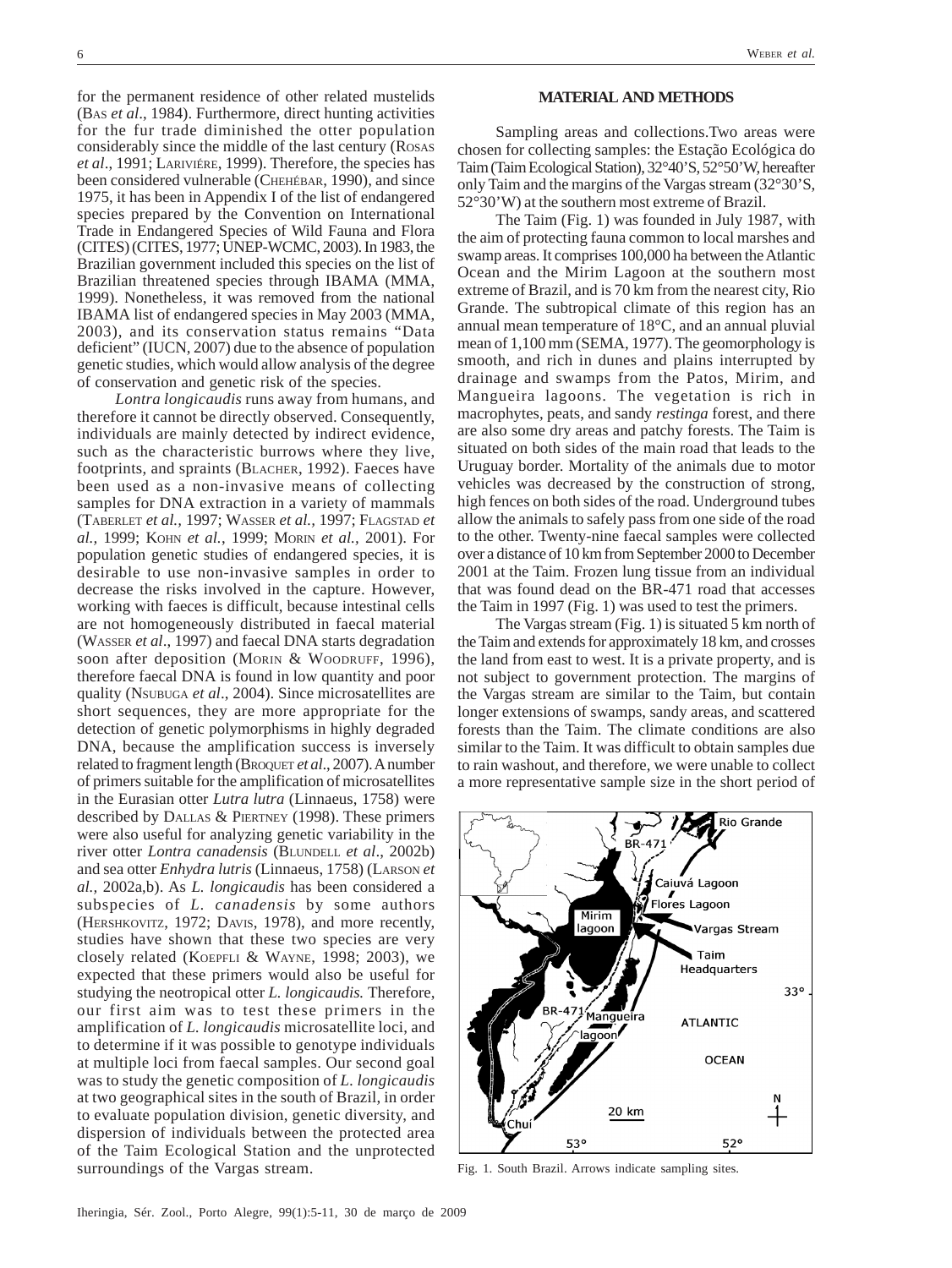time used for the study. *Lontra longicaudis* faeces were identified by their characteristic smell and composition. Fourteen samples were collected from a stretch of 2 km from September 2000 to December 2001 at the margins of the Vargas stream. Wet samples were stored in 50 ml sterilized conical tubes containing sterilized filter paper and silica particles up to a volume of 40 ml. Dry samples were directly stored in sterilized Petri dishes containing sterilized filter paper. Both types of sample were stored at -18°C until DNA extraction.

DNA extraction. DNA was extracted from lung tissue once and from each faecal sample in at least triplicate by following a silica-guanidine protocol (HOELZEL, 1998). Two hundred milligrams of each sample was incubated in 1 mL of lysis buffer (50 mM Tris-HCl; 25 mM EDTA, pH 8.0; 1.25% Triton-X-100; 5 M GuSCN) overnight. The next morning, the tubes were centrifuged at 16,000 x g at 16°C for 10 min. Afterwards, 700 mL of the supernatant was transferred to fresh tubes, to which 700 mL of DNA binding solution (50 mM Tris-HCl; 25 mM EDTA, pH 8.0; 5 M GuSCN; 1% silica slurry) was added and solutions were mixed in a rotating wheel for two hours. The tubes were then centrifuged at 16°C at maximum speed for 5 min. The supernatants were discarded and the pellets containing silica and DNA were washed three times with 70% ethanol. The pellets were then dried, and the DNA was resuspended in 80 mL of TE (10mM Tris-HCl, pH 7.4; 1 mM EDTA, pH 8.0).

Microsatellite amplification and separation. The primers described by DALLAS & PIERTNEY (1998) for the amplification of the microsatellite loci Lut457, Lut701, Lut715, Lut733, Lut782, and Lut818 of *L. lutra* were tested in *L. longicaudis*. Hot start and touchdown PCR was performed using the following steps: 1 cycle at 94°C for 150 s, 20 cycles at 90°C and 60°C (lowering in 0.5°C each cycle) for 15 s each, 15 cycles at 90°C and 50°C for 15 s each, with a final extension step of 1 min at 72°C. Each 25 μl PCR reaction contained 5 μl DNA template, 2.5 μl 10x PCR buffer (Invitrogen), 2.5 mM  $MgCl_2$ , 5 µg Bovine Serum Albumin (BSA), 200  $\mu$ M of each dNTP, 0.5  $\mu$ M of each primer, and 1 U hot-start Platinum Taq Polymerase (Gibco). In order to increase the quantity of PCR products a second round of PCR was performed using the same conditions with 1 μl of the PCR product from the first amplification as a template. The PCR products were separated by size in a 6% denaturing polyacrylamide gel containing 7M urea. They were denatured for 5 min at 95°C in 95% formamide loading buffer before loading them onto the gel. Electrophoresis was done at 45 W for 2 h at 50-55°C. The DNA fragments were visualized by silver staining according to the protocol described by HOELZEL (1998).

Data Analysis. Allele frequencies and diversity parameters were obtained using POPGENE v.1.3 software (RAYMOND & ROUSSET, 1995). Biosys-I software (SWOFFORD & SELANDER, 1981) was used to obtain F-statistics, heterozygote deficiency (D),  $\chi^2$  goodness of fit to the Hardy-Weinberg equilibrium,  $\chi^2$  homogeneity test and genetic identity (NEI, 1978) between locations. The probability that samples that were genetically identical belonged to the same individual was calculated in accordance with HUSTON (1998), using the formulae for the discriminant power of combined loci (P<sub>d</sub>): P<sub>d</sub> = 1-  $\prod(P_M)$ , where  $P_M$  represents the matching probability of a locus, calculated independently as  $P_M = \Sigma(G_i^2)$ , and where G<sub>i</sub> corresponds to all possible genotypes at the locus. The degree of relatedness (R) was calculated for all pairs of individuals that were scored for at least three loci, in accordance with QUELLER & GOODNIGHT (1989). The mean and standard deviation of the relatedness were calculated for each location, and also for both locations grouped as a single unit. The degree of sociality was calculated in accordance with the classification of BLUNDELL *et al*. (2002a).

## **RESULTS**

The six microsatellite loci (*Lut457*, *Lut701*, *Lut715*, *Lut733*, *Lut782*, and *Lut818*) were successfully amplified using lung tissue from *Lontra longicaudis*, thus demonstrating that all the primers that were described for *Lutra lutra* may be used for population analysis of *Lontra longicaudis*.

Only 16 faecal samples from the Taim and 11 from the Vargas stream margins contained enough DNA to proceed with genetic analysis. Two rounds of PCR amplification were required from faecal DNA, and even using these conditions, the reaction was only 40% of the maximum efficiency (Fig. 2). The *Lut782* microsatellite was excluded, because it did not give interpretable results for most individuals, therefore, we only analyzed five loci (Tab. I).

A total of 49 different alleles were found at the five loci at both localities, from which 18 were exclusively found in individuals at the Taim and 17 were found exclusively in individuals from Vargas stream. The most common allele was shared by individuals from both locations for the *Lut715*, *Lut733*, and *Lut818* loci. A larger effective number of alleles, and a higher degree of heterozygosity were observed at the Vargas stream compare to the Taim (Tab. II). The *Lut715* microsatellite had the largest number of alleles at the Taim, while the *Lut457* microsatellite had the most alleles at the Vargas stream.

A high heterozygote deficiency was found at almost all of the loci analyzed at both sites (Tab. II). In accordance with a  $\chi^2$  test of goodness of fit to the Hardy-Weinberg equilibrium (H-W), 4 of 5 loci showed significant deviation from the H-W equilibrium at the Taim and only one of 5 at the Vargas site. In accordance with the Fisher's exact test (which pools rare alleles), all loci were in H-W equilibrium at Vargas, while at the Taim, only *Lut457* deviated significantly from H-W equilibrium (Tab. II). Measures of genetic differentiation (I=  $0.890$ ;  $F_{ST}$  = 0.059) showed that there was a moderate degree of population division between the Taim and the Vargas site. Similar and lower values of  $F_{ST}$ , which showed significant population division, were also found in other species (see HARTL & CLARK, 1989; GIBBS *et al*., 1997; ESCORZA- TREVIÑO & DIZON, 2000; TRUJILLO *et al*., 2004; WURFF *et al.*, 2005). A homogeneity  $\chi^2$  test confirmed the population division of *L. longicaudis* ( $P < 0.001$ ;  $\alpha' = 0.01$ ) after a Bonferroni correction for multiple testing (RICE, 1988), and the *Lut457* ( $\chi^2 = 24.27$ ; *P*<0.001) and *Lut715*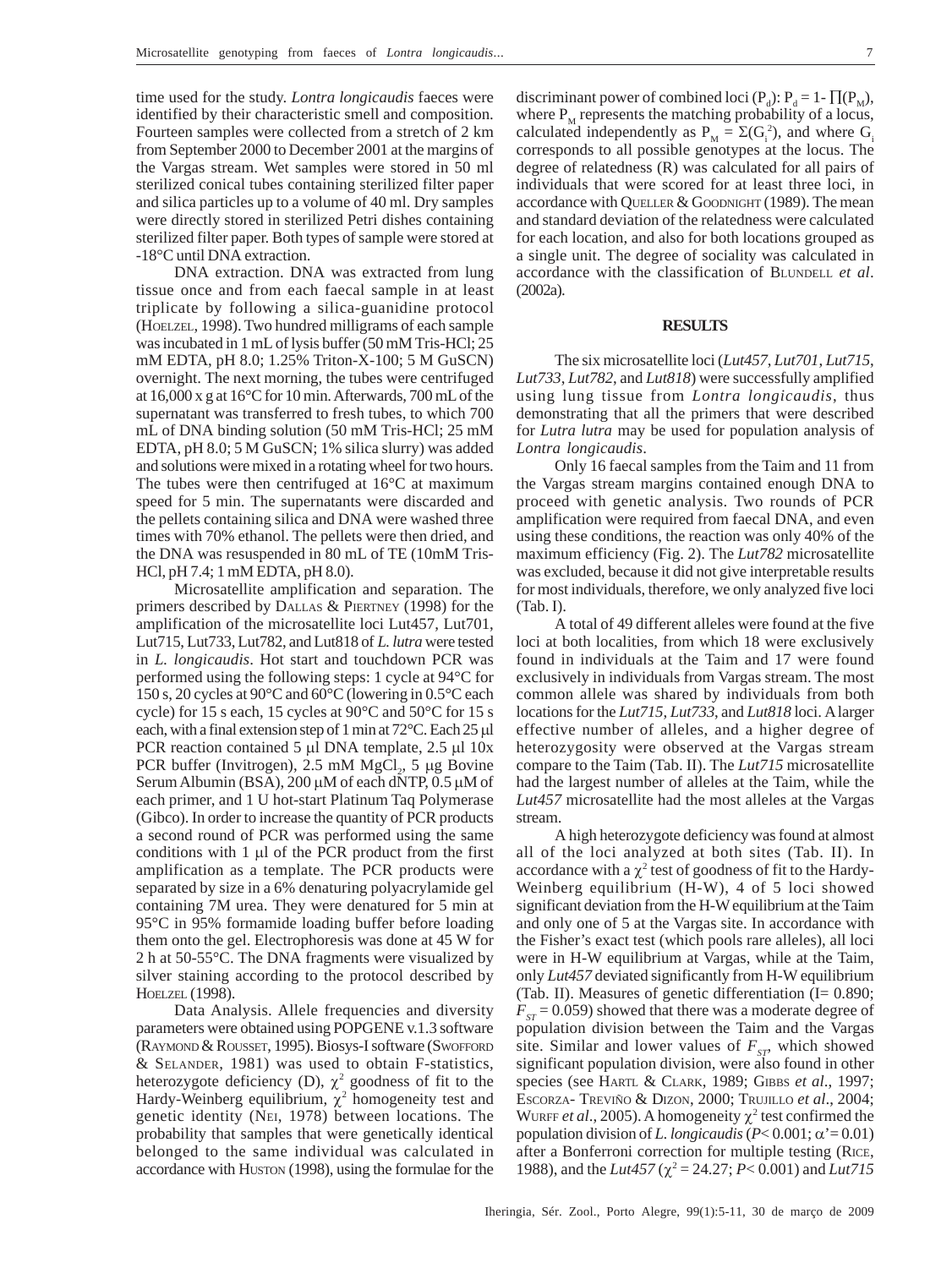

Fig. 2. Microsatellite alleles (97, 145, 149, 153, and 168 bp) of the *Lut733* locus in *L. longicaudis* (Olfers, 1818) after 6% polyacrylamide vertical gel electrophoresis and silver staining. (L) 10 bp ladder (Invitrogen).

Table I. Number of individuals of *Lontra longicaudis* (Olfers, 1818) and alleles per locus obtained at each locality ("Repetition unit found in *Lutra lutra* (Linnaeus, 1758) by DALLAS & PIERTNEY (1998)).

| Locus  | Repetition                                     | Locality | Number of   | Number of alleles |           |       |  |
|--------|------------------------------------------------|----------|-------------|-------------------|-----------|-------|--|
|        | unit <sup>a</sup>                              |          | individuals | Per locus         | Exclusive | Total |  |
| Lut457 | (CA)n                                          | Taim     | 12          | 8                 |           |       |  |
|        |                                                | Vargas   | 9           | 12                |           | 17    |  |
| Lut701 | (GATA) <sub>n</sub> GAA                        | Taim     | 13          |                   |           |       |  |
|        | $(GATA)$ <sub>n</sub> $GAA(GATA)$ <sub>n</sub> | Vargas   |             |                   |           | 6     |  |
| Lut715 | $(GATA)$ <sub><i><sub>n</sub>GAT</i></sub>     | Taim     | 8           |                   | 8         |       |  |
|        | $(GATA)$ <sub>n</sub> $GAT(GATA)$ <sub>n</sub> | Vargas   | 4           |                   | 4         | 14    |  |
| Lut733 | (GATA) GAT (GATA)                              | Taim     | 6           | 4                 |           |       |  |
|        |                                                | Vargas   |             | 6                 |           |       |  |
| Lut818 | $(GATA)$ <sub>n</sub>                          | Taim     | 9           |                   |           |       |  |
|        |                                                | Vargas   |             |                   |           |       |  |

Table II. Genetic diversity, heterozygote deficiency and goodness of fit to Hardy-Weinberg equilibrium at each locus in *Lontra longicaudis* (Olfers, 1818) ("effective number of alleles; "observed heterozygosity, direct count; "expected heterozygosity (NEI, 1978); "Negative values of D indicate hererozygote deficiency; "Hardy-Weinberg equilibrium; \*significant at the level of  $\alpha = \alpha/5 = 0.01$  after Bonferroni correction for multiple tests (RICE, 1988)).

| Locus    | Taim              |             |                 |                         |                                         |                              | Vargas stream     |        |                         |                |                            |                         |  |
|----------|-------------------|-------------|-----------------|-------------------------|-----------------------------------------|------------------------------|-------------------|--------|-------------------------|----------------|----------------------------|-------------------------|--|
|          | Genetic Diversity |             |                 | Heterozygote deficiency |                                         |                              | Genetic Diversity |        | Heterozygote deficiency |                |                            |                         |  |
|          |                   |             |                 |                         | and Goodness of fit to H-W <sup>o</sup> |                              |                   |        |                         |                | and Goodness of fit to H-W |                         |  |
|          | Ne <sup>a</sup>   | $Ho^b$      | He <sup>c</sup> | D <sup>d</sup>          | $\gamma^2$ Test                         | Fisher Exact Ne <sup>a</sup> |                   | $Ho^b$ | He <sup>c</sup>         | D <sup>d</sup> | $\gamma^2$ Test            | Fisher Exact            |  |
|          |                   |             |                 |                         |                                         | Probability Probability      |                   |        |                         |                |                            | Probability Probability |  |
| Lut457   | 5.0               | 0.167       | 0.812           | $-0.803$                | $< 0.001*$                              | $0.001*$                     | 10.0              | 0.444  | 0.901                   | $-0.534$       | $< 0.001*$                 | 0.293                   |  |
| Lut701   | 4.0               | 0.231       | 0.772           | $-0.713$                | $< 0.001*$                              | 0.011                        | 3.6               | 0.429  | 0.724                   | $-0.451$       | 0.038                      | 0.440                   |  |
| Lut715   | 6.7               | 0.375       | 0.852           | $-0.587$                | $< 0.001*$                              | 0.022                        | 4.0               | 0.500  | 0.750                   | $-0.417$       | 0.145                      | 0.554                   |  |
| Lut733   | 2.1               | 0.500       | 0.514           | $-0.108$                | 0.080                                   | 0.970                        | 5.0               | 0.400  | 0.800                   | $-0.550$       | 0.022                      | 0.625                   |  |
| Lut818   | 1.8               | 0.222       | 0.457           | $-0.541$                | $< 0.001*$                              | 0.059                        | 1.8               | 0.000  | 0.444                   | $-1.000$       | 0.021                      | 0.200                   |  |
| Mean     | 4.1               | 0.299       | 0.681           |                         |                                         |                              | 4.9               | 0.355  | 0.724                   |                |                            |                         |  |
| $\pm SD$ |                   | $\pm 0.061$ | $\pm 0.082$     |                         |                                         |                              |                   | ±0.090 | $\pm 0.076$             |                |                            |                         |  |

 $(\chi^2 = 21.43; P = 0.008)$  loci explained the differentiation between the Taim and the Vargas stream populations. Private alleles found exclusively at the Taim (18 alleles) and at Vargas (17 alleles) also explained the differentiation between individuals from the different sites.

Genotyping at more than one locus was possible only in 81.5% of the scored samples, from which 37% were evaluated for more than three loci. A total of 24 different genotypes were detected. Identical genotypes were only found at the Taim. One individual found at the Taim in January 2001 had a very high probability (99.38% from four loci) of being the same individual that was found 1 km away in April of the same year. In another case,

faecal samples found on the same day, but 100 m apart, had a high probability to belong to the same individual (91.13% from two loci). It was also suspected that two of the other samples belonged to a single individual (97.57%), because the two samples had the same genotype at one locus, and had a very rare allele. Five loci may be sufficient to identify individuals, but nine to ten loci would be necessary to avoid inaccurately identifying a match between two related individuals, specially if heterozygosity values are low  $(0,2-0,4)$  (WAITS *et al.*, 2001), which was the case in the present study. As we cannot rule out the possibility that close relatives shared the same genotypes at small number of loci, we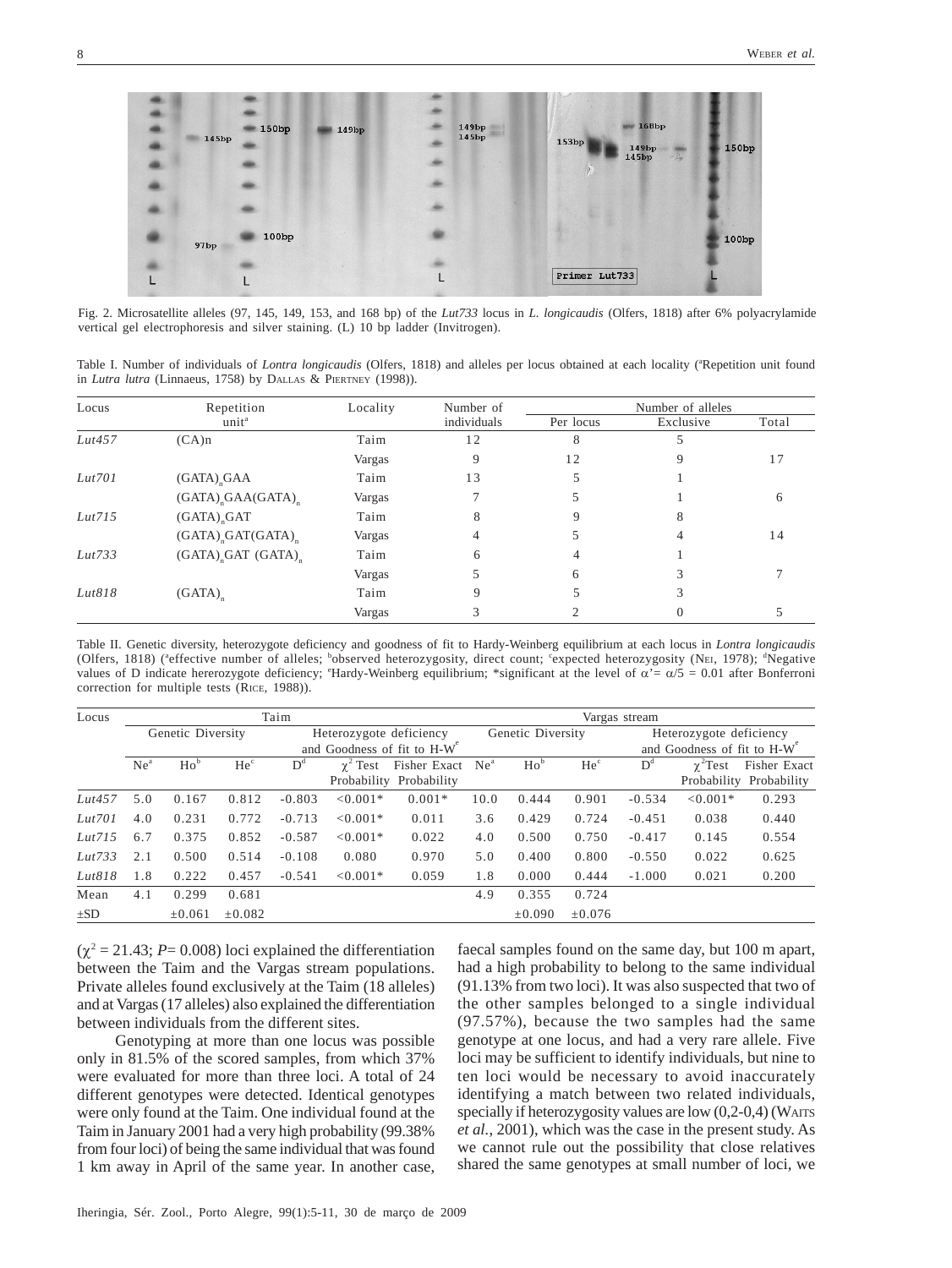decided to perform statistical analyses assuming that all genotypes found come from different individuals.

A low degree of relatedness among all individuals  $(R= 0.061 \pm 0.392)$  was found. At the Taim, individuals showed a higher degree of relatedness (*R*= 0.055±0.310) than individuals from the Vargas stream (*R*=  $-0.285 \pm 0.440$ ). We detected that 11 out of 16 sampled points had more than one spraint, and of these points, six contained faeces from different individuals. Therefore, the species shows at least 29.4% sociality, which is within the range of moderate sociality in accordance with the classification of BLUNDELL *et al.* (2002a).

#### **DISCUSSION**

We encountered many problems while amplifying DNA from faecal samples. MORIN *et al.* (2001) demonstrated that quantities of DNA smaller than 25 pg are not feasible for PCR amplification, and that pooling samples from the same spraint does not always produce good results. This is because as DNA concentration is increased, the concentrations of PCR inhibitors are also increased (BROQUET *et al*., 2007). We partly solved this problem by re-amplifying the samples using two rounds of PCR, and by improving some of the conditions from the original protocol described by DALLAS & PIERTNEY (1998). Re-amplification increased the success of microsatellite amplification to almost 40%. We predicted that the novel multiplex-two step PCR methods that were recently described by PIGGOTT *et al.* (2004) may be useful in this species. Recently, when working with another population, BANEVICIUS (2005) was able to increase the success of PCR amplification by adding the samples directly to the lysis buffer, adding a PCR extension step, and increasing the time of each PCR cycle.

We detected a drop-out allele (ADO) effect where there is a stochastic amplification of only one of the alleles of a heterozygote individual (MORIN *et al.*, 2001) by observing that homozygotes after one round of PCR were actually heterozygotes after two or three rounds of PCR. Drop-out allele errors were estimated by MORIN *et al.* (2001) to be between 5.2% and 42%, depending on the initial DNA template.

All of the loci analyzed were highly polymorphic, and the most variable loci was *Lut457*, which had a total of 17 alleles out of the 49 found across all loci. The *Lut457* microsatellite is a dinucleotide (CA) repeat in *Lutra lutra* (DALLAS & PIERTNEY, 1998), and we predict that *L. longicaudis* also has this repetitive motif, which may also explain the high diversity at this locus found in this species. The microsatellite motif has been shown to affect the success of amplification and the rate of ADO (BROQUET *et al.*, 2007). These authors observed that dinucleotide motifs have a higher success of amplification and lower ADO than tri- or tetranucleotide microsatellites.

A low degree of heterozygosity was observed when compared to the expected value, which explains the departure from Hardy-Weinberg equilibrium at most loci in accordance with the  $\chi^2$  test. When pooling rare alleles by Fisher's exact probabilities (LEVENE, 1949), only *Lut457* at the Taim showed deviation from H-W equilibrium. Rare alleles (in low frequency) may be responsible for the significant heterozygote deficiencies found by Chi-square tests, due to a false rejection caused by the many alleles in low frequencies, where the exact test is recommended (LEVENE, 1949; GUO & THOMPSON, 1992). The observed heterozygote deficiency may partly result from the ADO effect, which is a common problem when working with faeces (NAVIDI *et al*., 1992; MORIN *et al*., 2001). Heterozygosity also affects ADO, and an increase in heterozygosity of 10% may elevate ADO by 12.2% (BROQUET *et al.*, 2007). However, we were unable to perform 7 replicates of each PCR amplification for every sample in order to diminish ADO error, as recommended by BROQUET *et al.* (2007). Heterozygote deficiency may also be the result of inbreeding due to a small population size or due to the Wahlund effect. The high allelic diversity found in the studied area is not in accordance with a small population size, and long distance dispersal of individuals between reproductive sites along feeding and transit areas may lead to the Wahlund effect. However, the use of small sample sizes when studying highly polymorphic loci may also prevent the detection of the true levels of heterozygosity (DELANY *et al*., 2000).

A higher level of genetic diversity was found at the Vargas stream than inside the Taim, although the sample size and collection area were larger at the Taim. This result was unexpected. However, we realized that the Vargas stream is protected from human interference because it is located far from the main road, and entrance to the site is only allowed by the owners permission, therefore, Vargas represents an undisturbed population. The Taim is subject to a greater degree of human interference by car movements along the road. In addition, the reserve station was only established 18 years ago, which may not have been enough time for the damaged population to recover.

The observed differences in allele frequencies between the Taim and the Vargas stream led us to reject the null hypothesis of a single population, and we demonstrated that there are at least two different populations of the neotropical otter in the southern extreme of Brazil. We expect that the population of *L. longicaudis* at the Taim is represented by individuals that are mainly distributed over the Mirim Lagoon system, and individuals collected at the Vargas stream may belong to the Caiuvá/Flores/Mangueira Lagoon systems. Further studies over a longer period of time and sampling a larger number of individuals will be necessary to test the hypothesis that there are different populations associated with the Mirim and Caiuvá/Flores/Mangueira lagoons.

The home range of *L. canadensis* was estimated to be ~12-40 km by BOWYER *et al*. (2003) and BLUNDELL *et al*. (2004), with a natal dispersal of up to 90 km in females, whereas males may disperse up to 65 km for the breeding season (BLUNDELL *et al*., 2004). Since *L. longicaudis* is very closely related to *L. canadensis* (KOEPFLI & WAYNE, 1998; 2003), we expect that there are similar patterns of long distance dispersal in *L. longicaudis*. It is probable that the short duration of sampling and the small sample size prevent us from being able to detect the dispersion of individuals between the reserve and Vargas margins.

The high variance of the mean relatedness found in the present study was also observed by BLUNDELL *et al.* (2004) in the river otter *L. canadensis*. The mean value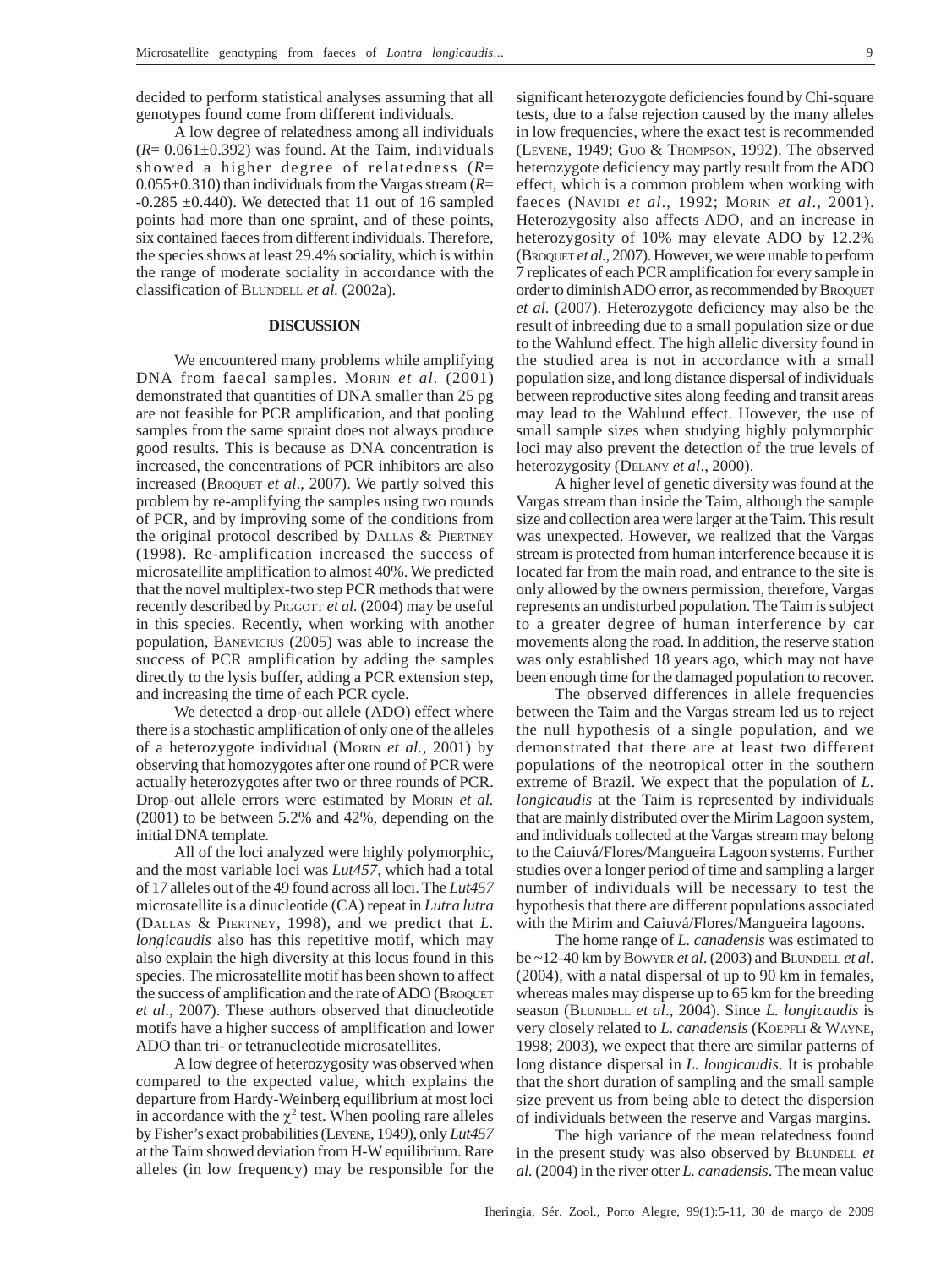found at the Taim  $(R=0.055\pm0.310)$  is similar to the values found by these authors for the river otter at two localities in Alaska, USA. No values as low as the observed in Vargas (*R*=-0.285±0.440) were found in the river otter. Our estimations of relatedness were obtained from only three loci in each pair-wise calculation; therefore these values may not be accurate. BLUNDELL *et al.* (2004) reported that three loci are not enough to accurately estimate the degree of relatedness, however the low values of relatedness observed in the Vargas stream may be explained by other factors. The Vargas stream may act as a corridor between the different lagoon systems, specifically between the Flores/Caiurá and Mangueira Lagoons, and could also act as a transit and feeding region to the Mirim Lagoon, where the Taim reproductive sites are found.

In contrast, the Taim provides a good location for reproduction sites. One site is located very close to the Taim headquarters, and females and litters have frequently been observed there. It is assumed that otters remain at these sites for long periods until litters reach independence. The lower variability observed at Taim, together with the higher degree of relatedness among Taim individuals when compared to Vargas, is also consistent with this idea.

A low degree of relatedness supports low territorialism and more sociable individuals. *L. canadensis* exhibits no male territorialism, a low degree of relatedness between individuals, and mainly consists of social individuals (BLUNDELL *et al.,* 2004). Although our results have to be considered with caution, the data are suggestive of low territorialism and moderate sociality in *L. longicaudis,* in accordance with the classification of BLUNDELL *et al.* (2002a). A number of factors have been cited to explain the low relatedness observed in *L. canadensis*, such as high intra-local diversity, high dispersal, high sociality, non-preferred kin association, and lack of kin avoidance (BLUNDELL *et al*., 2002a; 2004).

Further genetic data is required to test the hypothesis that there are different populations in the water bodies at the southern extreme of Brazil, and whether the Vargas stream acts as a corridor between these water bodies, and whether the Neotropical otter *L. longicaudis* exhibits similar behaviour to *L. canadenses*.

**Acknowledgments.** To Fundação O Boticário de Proteção à Natureza (FBPN-00434220001 Project) and to Fundação de Amparo à Pesquisa of Rio Grande do Sul (FAPERGS-RD-00/1325 Project) for financial support. We also thank ProBic/ UNIVALI program for the grant given to CGH and also to CNPq and the American Genetics Association for a grant given to LIW for attending the course *Recent Advances in Conservation Genetics*, Smithsonian Institution, Virginia, USA*.* To the Director of the Estação Ecológica do Taim, Amauri B. Sena Motta, for sampling facilities.

#### **REFERENCES**

- BANEVICIUS, N. M. S. 2005. **Aspectos ecológicos da lontra (***Lontra longicaudis***) no ecossistema da Lagoa do Perí, SC, Brasil.** MSC. Thesis, Universidade do Vale do Itajaí, Brazil, p.81.
- BAS, N.; JENKINS, D. & ROTHER, Y. P. 1984. Ecology of otters in northern Scotland. The distribution of otter *(Lutra lutra*) feces in relation to bankside vegetation on the river dee in summer 1981. **Journal of Applied Ecology 21**:507-513.
- BLACHER, C. 1992. **A Lontra. Aspectos de sua Biologia, Ecologia e Conservação***.* Florianópolis, UFSC e IBAMA, p.27.
- BLUNDELL, G. M.; BEN-DAVID, M. & BOWYER, R. T. 2002a. Sociality in river otters: cooperative foraging or reproductive strategies? **Behavioral Ecology 13**:134-141.
- BLUNDELL, G. M.; BEN-DAVID, M.; GROVES, P.; BOWYER, R. T. & GEFFEN, E. 2002b. Characteristics of sex-biased dispersal and gene flow in coastal river otters: implications for natural recolonization of extirpated populations. **Molecular Ecology 11**:289-303.
- \_\_\_. 2004. Kinship and sociality in coastal river otters: are they related? **Behavioral Ecology 15**:705-714.
- BOWYER, R. T.; BLUNDELL, G. M.; BEN-DAVID, M.; JEWETT, S. C.; DEAN, T. A. & DUFFY, L. K. 2003. Effects of the *Exon Valdez* oil spill on river otters: injury and recovery of a sentinel species. **Wildlife Monographs 153**:1-53.
- BROQUET, T.; MÉNARD, N.; PETIT, E. 2007. Noninvasive population genetics: a review of sample source, diet, fragment length and microsatellite motif effects on amplification success and genotyping error rates. **Conservation Genetics 8**:249-260.
- CHEHÉBAR, C. 1990. Action Plan for Latin American Otters. *In*: FOSTER-TURLEY, P.; MACDONALD, S. & MASON, C. eds. **Otters. An Action Plan for their Conservation**. Cambridge, IUCN Publication Services Unit. p.64-73.
- CITES (Convention on International Trade in Endarged Species of Wild Fauna and Flora). 1977. **Appendices I, II, and III to Convention on International Trade in Endangered species of wild Fauna and Flora.** Arlington, U.S. Fish & Wildlife Service. p.24.
- DALLAS, J. F. & PIERTNEY, S. B. 1998. Microsatellite primers for the Eurasian Otter. **Molecular Ecology 7**:1247-1263.
- DAVIS, J. A. 1978. A classification of the Otters. *In*: DUPLAIX, N. ed. **Otters: Proceedings of the First Working Meeting of the Otter Specialist Group**. Morges, Switzerland, IUCN. p.14-33.
- DELANY, M. F.; GIESEL, J. T. & BRAZEAU, D. A. 2000. Genetic variability among populations of thre Florida Grasshopper sparrow. **Journal of Wildlife Management 64**:631-636.
- DOCKTOR, R. A.; BOWYER, R. T. & CLARK, A. G. 1987. Number of *corpora lutea* as related to age and distribution of river otters in Maine. **Journal of Mammalogy 68**:182-185.
- ESCORZA-TREVIÑO, S. & DIZON, A.E. 2000. Phylogeography, intraspecific structure and sex-biased dispersal of Dall's porpoise, *Phocoenoides dalli*, revealed by mitochondrial and microsatellite DNA analyses. **Molecular Ecology 9**:1049- 1060.
- FLAGSTAD, Ø.; RØED, K.; STACY, J. E. & JAKOBSEN, K. S. 1999. Reliable noninvasive genotyping based on excremental PCR of nuclear DNA purified with magnetic bead protocol. **Molecular Ecology 8**:879-883.
- GIBBS, H. L.; PRIOR, K. A.; WEATHERHEAD, P. J. & JOHNSON, G. 1997. Genetic structure of populations of the threatened eastern massasauga rattlesnake, *Sistrurus c. catenatus*: evidence from microsatellite markers. **Molecular Ecology 6**:1123-1132.
- GUO, S. W. & THOMSOM, E. A. 1992. Performing the exact test for hardy-Weinberg proportions for multiple alleles. **Biometrics 48**:361-372.
- HAMILTON JR., W. J. & EADIE, W. R. 1964. Reproduction in the otter, *Lutra canadensis*. **Journal of Mammalogy 45**:242- 252.
- HARTL, D. L. & CLARK, A. G. 1989. **Principles of Population Genetics.** 2nd. ed. Sunderland, Sinauer Associates. p.682.
- HERSHKOVITZ, P. 1972. Recent mammals of the neotropical region: a zoogeographical and ecological review. *In*: KEAST, A.; ERK F. O. & GLASS, B. eds. **Evolution, Mammals and Southern Continents.** New York, New York State University. p.100-101.
- HOELZEL, A. R. 1998. **Molecular genetic Analysis of Populations***.* **A Practical Approach.** Oxford, Oxford University. p.445.
- HUSTON, K. 1998. A Statistical analysis of STR data. **Profiles in DNA 1**:14-15.
- IUCN (International Union for the Conservation of Nature and Natural Resources). 2007. **IUCN RedList of Threatened** species. Available at: <www.iucnredlist.org> Accessed on: 17.02.2008.